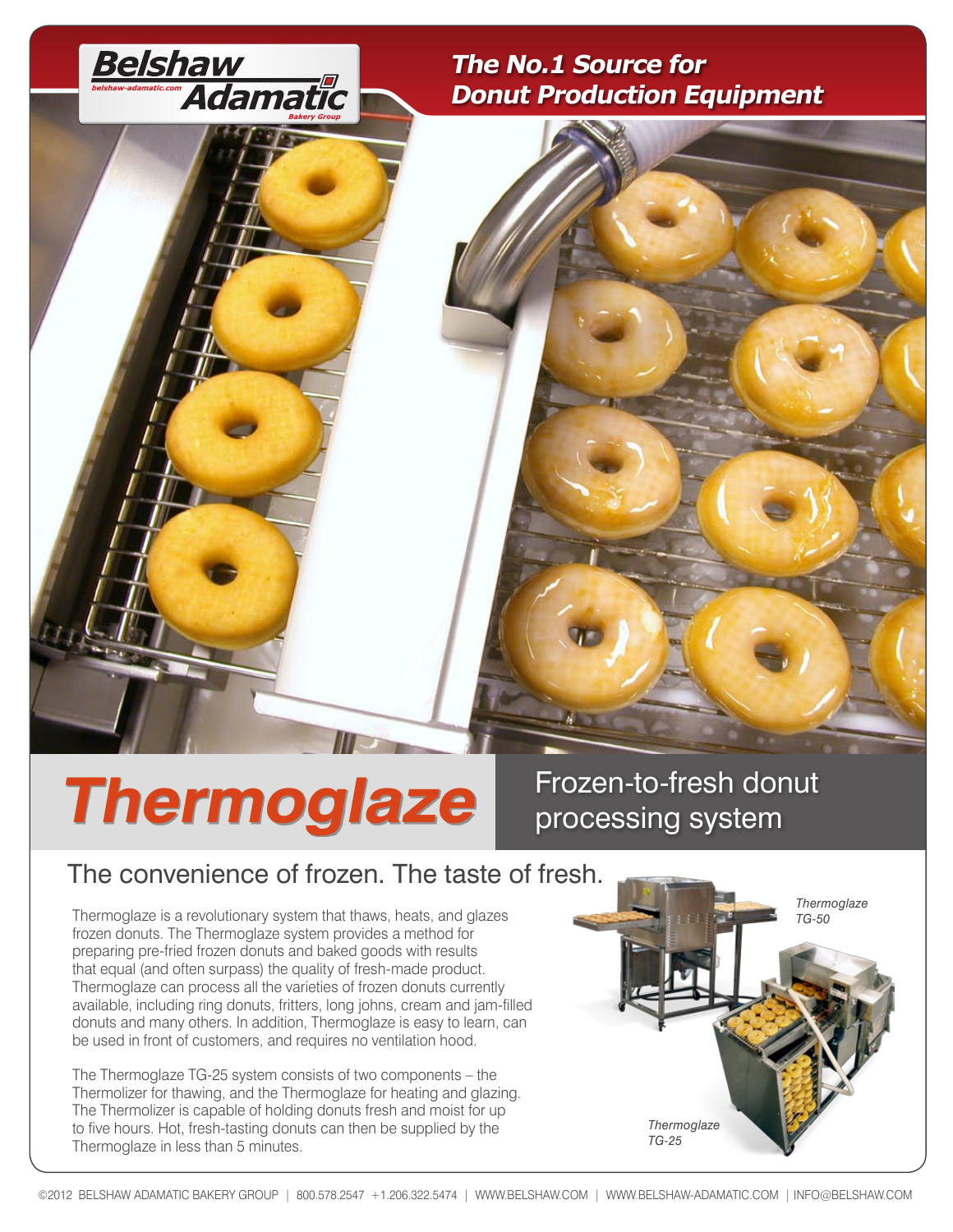

Belshaw

*Adamatic* 

The Thermoglaze TG25 processes approximately 25 dozen donuts per hour. Heating time and temperture can be modified to suit the product. Typical reheating time is 70-90 seconds at a temperature of 420°F.

The Thermoglaze TG25 uses half-size 12½" X 17" glazing screens holding 12 typical donuts each. Product is thawed and kept up to 5 hours in the 8-shelf Thermolizer, located at the right of the machine, with adjustable temperature and humidity controls.

After thawing/holding in the Thermolizer, the screens full of product are conveyed through the oven. Following this, glaze is pumped up to a dispenser which coats each donut with a 1/8" thick curtain of glaze as they pass through.

After glazing the screens can be placed on a cooling rack. For iced donuts, the flow of glaze is turned off, and donuts can be iced on a Belshaw H&I-2 or H&I-4 icer.





The Thermoglaze TG50 processes approximately 50 dozen donuts per hour. Heating time and temperture can be modified to suit the product. Typical reheating time is 70-90 seconds at temperature at 420°F.

**Icer H&I-4** 

**Thermoglaze TG25** 

The Thermoglaze TG50 uses standard 17" X 25" glazing screens holding 24 typical donuts each. Product is thawed and kept up to 5 hours in the Thermolizer, which is an independent, 17 shelf unit on casters with temperature and humidity controls.

After thawing/holding in the Thermolizer, the screens full of product are conveyed through the oven. Following this, glaze is pumped up to a dispenser which coats each donut with a 1/8" thick curtain of glaze as they pass through.

After glazing the screens can be placed on a cooling rack. For iced donuts, the flow of glaze is turned off, and donuts can be iced on a Belshaw H&I-2 or H&I-4 icer.

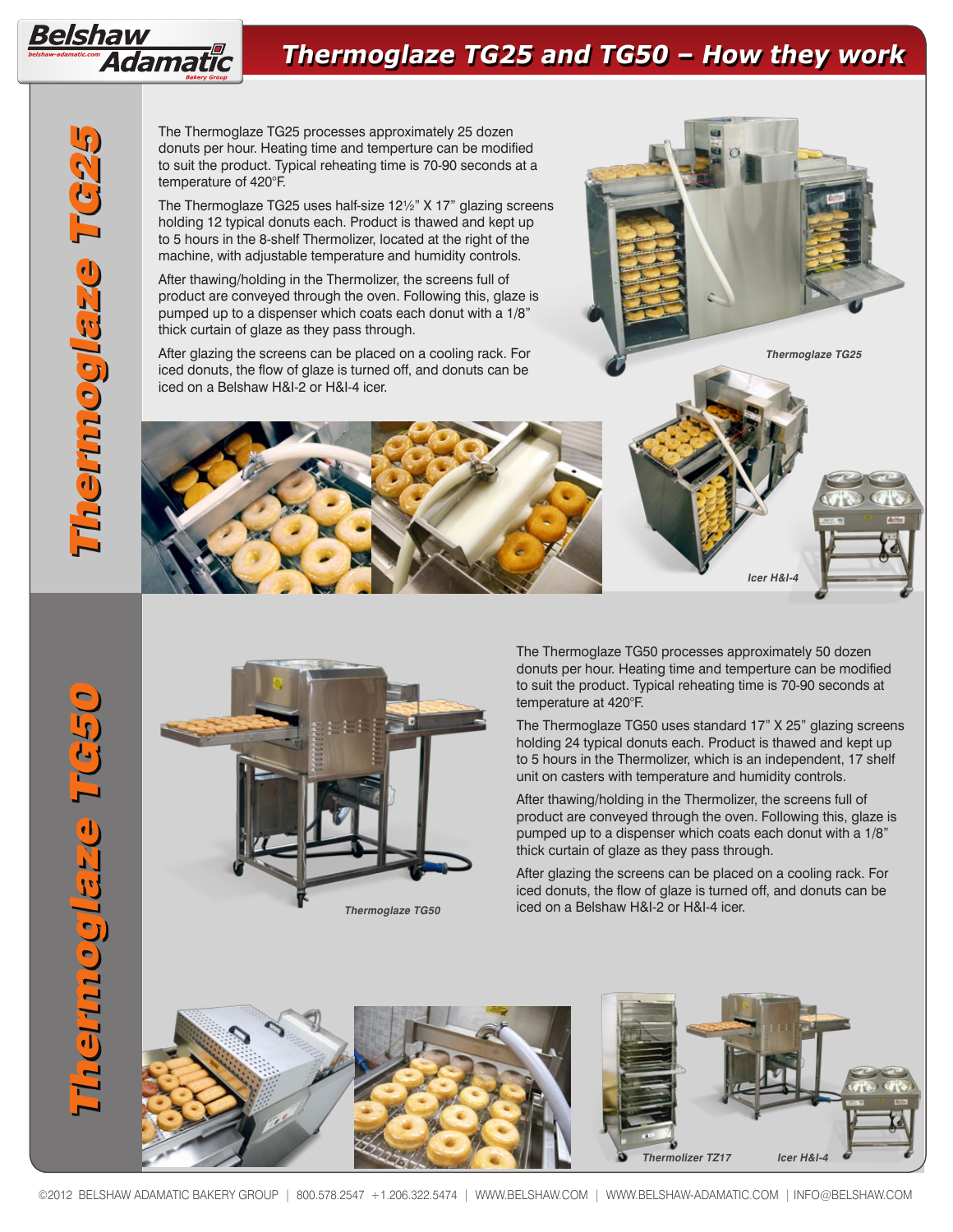

## **Thermoglaze TG25 Specifications**

#### **Thermoglaze TG25 Standard Features**

- All stainless steel construction
- Capacity 288 donuts/hour at minimum thaw time of 20 minutes
- No ventilation hood or fire suppression system required. (Verify with local authorities)
- **· Heavy duty glaze pump**
- Adjustable speed and temperature
- Quiet operation
- Glaze pump can be switched on/off as required
- **Easy to clean oven interior**
- Mobile on 4" (25mm) casters
- 8 shelves of storage space below for glaze, screens, etc
- Lock-out feature to prevent machine starting while cleaning is in progress
- ETL Certified, conforms to UL-197, CSA C22.2, and NSF-4

#### **Integrated Thermolizer features**

- Thermolizer is located on right side of TG-25.
- Thermolizer contains 8 shelves for screens. At 12 donuts per screen, the thermolizer holds 96 donuts at a time
- Capacity at thaw time of 20 min: 24 Doz donuts /hour
- Thermostat controlled dry heater for ambient warmth
- Thermostat controlled water element to produce steam
- **· Blower system for recirculating warm humid air**
- 2 clear plexiglass doors
- Powered from central control box on TG-25

#### **Screens**

 $\cdot$  TG-25 uses 1/2-size glazing screens 12.5" x 17" (32 x 43 cm). Screens hold 12 donuts each. Part #TJ-0001. 30 (or more) screens are recommended

#### **Accessory: H&I-4 Icer**



The optional H&I-4 Icer is a 4-bowl, water warmed icing table for applying icings to donuts warmed on the Thermoglaze system.

H&I-4 spec sheet: [http://www.](http://www.belshaw-adamatic.com/specs/belshaw-icers-H&I2-4-DFC-ST.pdf) [belshaw-adamatic.com/products/](http://www.belshaw-adamatic.com/specs/belshaw-icers-H&I2-4-DFC-ST.pdf) [doughnut-icers/hi4-donut-icer.html](http://www.belshaw-adamatic.com/specs/belshaw-icers-H&I2-4-DFC-ST.pdf)

#### **TG25 Dimensions**

- Overall width: 60" (153 cm)
- Overall depth: 31" (79 cm)
- Overall height: 52" (132 cm)
- Shipping weight: 475 lbs (216 kg)

#### **TG25 Electrical data**

- Voltage 208V/60/1 32A or 220-240V/60/1 30A
- Power: 6.7 KW
- $\cdot$  Plug: NEMA  $\#$ 6-50p (USA only)
- Cord: 72" (1.8m)

#### **Optional features**

**Model Selection Example 2018 The Model Selection F** Autowater connection

| MOUGLOGICOM |                             |               |                    |                                |  |  |
|-------------|-----------------------------|---------------|--------------------|--------------------------------|--|--|
| Item Nbr.   | <b>Description Key</b>      | Volt/Hz/Phase | <b>Watts, Amps</b> | <b>Options</b>                 |  |  |
| 22267       | TG25-B-208,60,1-D-MF        | 208,60,1      | 28A, 6KW           | USA & Americas model, 208V     |  |  |
| 22268       | TG25-B-208.60.1-D-AW        | 208.60.1      | 28A, 6KW           | As 22265, with Autowater       |  |  |
| 22276       | TG25-B-220/240,60,1-D-MF    | 208.60.1      | 28A, 6.7KW         | USA & Americas model, 220/240V |  |  |
| 22277       | TG25-B-220/240,60,1-D-AW    | 208,60,1      | 28A, 6.7KW         | As 22276 with Autowater        |  |  |
| 22282       | TG25-B-380/415.50.3N-C-MF   | 220/240,60,1  | 23A, 15.1KW        | CE approved model, 415V        |  |  |
| 22283       | TG25-B-380/415,50,3N-C-AW   | 220/240,60,1  | 23A, 15.1KW        | As 22282, with Autowater       |  |  |
| 22257       | TG25-B-415.50.3N-E-AW       | 220/240,60,1  | 18.4A, 13.2KW      | Aus/NZ model                   |  |  |
| 22180       | TG25-B-220/240,50/60,1-B-MF | 220/240,60,1  | 28A, 6.7KW         | Export model                   |  |  |
| 22333       | TG25-B-220/240.50/60.1-C-MF | 220/240,60,1  | 28A, 6.7KW         | CE approved model, 220/240V    |  |  |
| 22334       | TG25-B-220/240.50/60.1-C-AW | 220/240,60,1  | 28A, 6.7KW         | As 22333, with Autowater       |  |  |

#### **Certification**



ETL certified to UL-197, CSA C22.2 and NSF-4. Applies to TG-25 with integrated thermolizer.